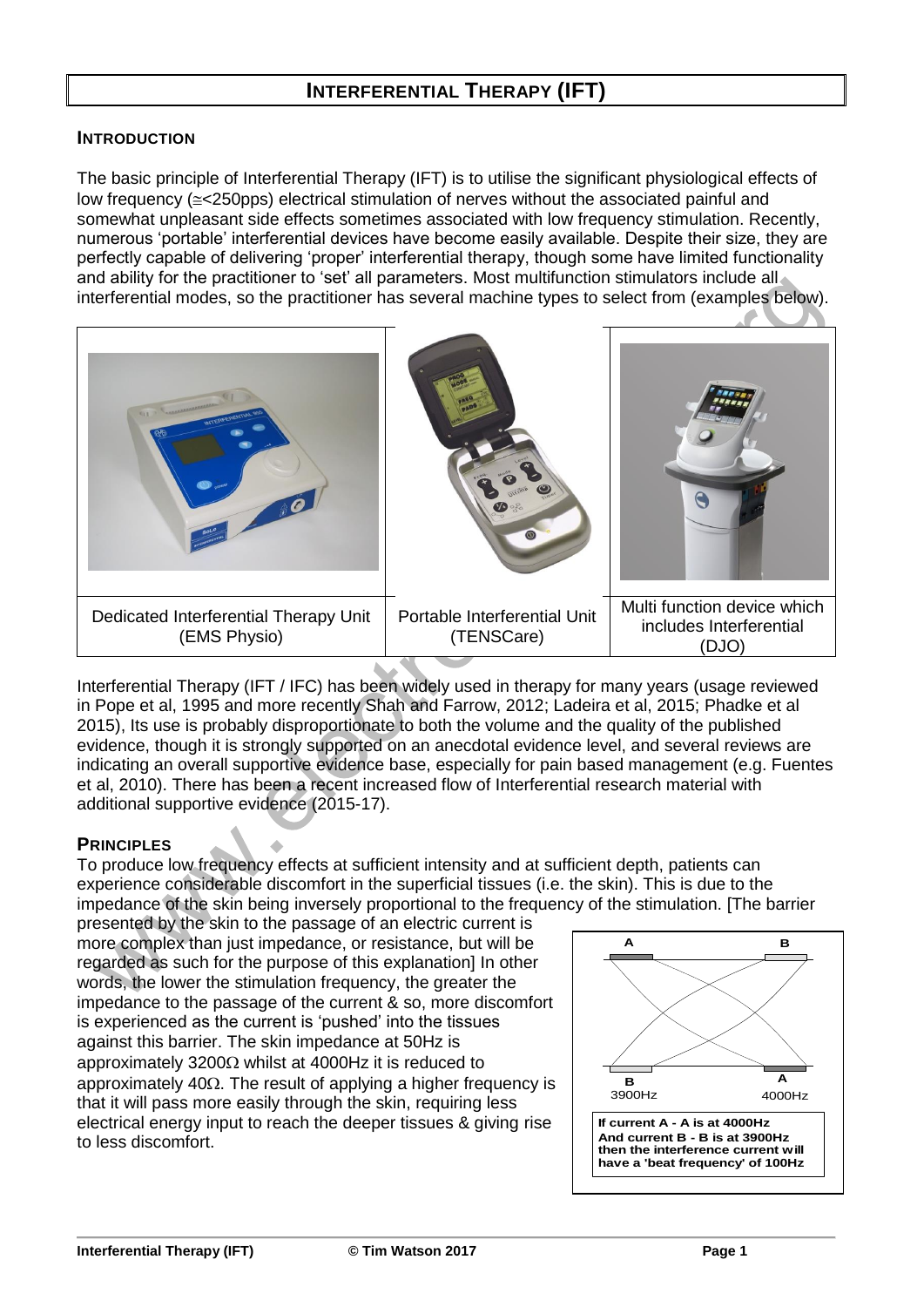The effects of tissue stimulation with these 'medium frequency' currents (medium frequency in electromedical terms is usually considered to be 1KHz-100KHz) has yet to be established. It is unlikely to do nothing at all, but in terms of current practice, little is known of its physiological effects. It is not capable of direct stimulation of nerve in the common context of such stimulation, though some researchers are currently investigating this area.

Interferential therapy utilises two of these medium frequency currents, passed through the tissues simultaneously, where they are set up so that their paths cross & they literally interfere with each other – hence another term that has been used in the past but appears to be out of favour at the moment – Interference Current Therapy. This interaction gives rise to an interference current (or beat frequency) which has the characteristics of low frequency stimulation – in effect *the interference mimics a low frequency stimulation*.



The exact frequency of the resultant beat frequency can be controlled by the input frequencies. If for example, one current was at 4000Hz and its companion current at 3900Hz, the resultant beat frequency would be at 100Hz, carried on a medium frequency 3950Hz amplitude modulated current.

By careful manipulation of the input currents it is possible to achieve any beat frequency that you might wish to use clinically. Modern machines usually offer frequencies of 1-150Hz, though some offer a choice of up to 250Hz or more. To a greater extent, the therapist does not have to concern themselves with the input frequencies, but simply with the appropriate beat frequency which is selected directly from the machine.

The magnitude of the low frequency interference current is (in theory) approximately equivalent to the sum of the input amplitudes. It is difficult to show categorically that this is the case in the tissues but it is reasonable to suggest that the resultant

current will be stronger than either of the 2 input currents.

Numerous researchers have evaluated the effect of varying the medium frequency carrier sine wave current (e.g. Ward et al 2002; Ward, 2009; Venancio et al, 2013; Correa et al, 2013, 2016). There is a general trend in the results that the lower the carrier frequency, the more uncomfortable the resulting stimulation. If there is a choice of carrier frequency on a clinical machine, higher carrier frequencies will be perceived as more comfortable by the patient, and thus it is suggested that they would be able to tolerate a stronger current before discomfort, increasing the effectiveness of the intervention.

The use of 2 pole IFT stimulation is made possible by electronic manipulation of the currents - the interference occurs within the machine rather than in the tissues. There is no known physiological difference between the effects of IFT produced with 2 or 4 electrode systems. The key difference is that with a 4 pole application the interference is generated in the tissues and with a 2 pole treatment, the current is 'pre modulated' i.e. the interference is generated within the machine unit (Ozcan et al, 2004). Fiori et al (2014) provide some evidence of a differential effect, in favour of a 4 pole application, but this was lab based work on healthy individuals and thus may not transfer to the clinical environment.

Whichever way it is generated, the treatment effect is generated from low frequency stimulation, primarily involving the peripheral nerves. There may indeed be significant effect on tissue other than nerves, but they have not as yet been unequivocally demonstrated. Low frequency nerve stimulation is physiologically effective (as with TENS and NMES) and this is the key to IFT intervention.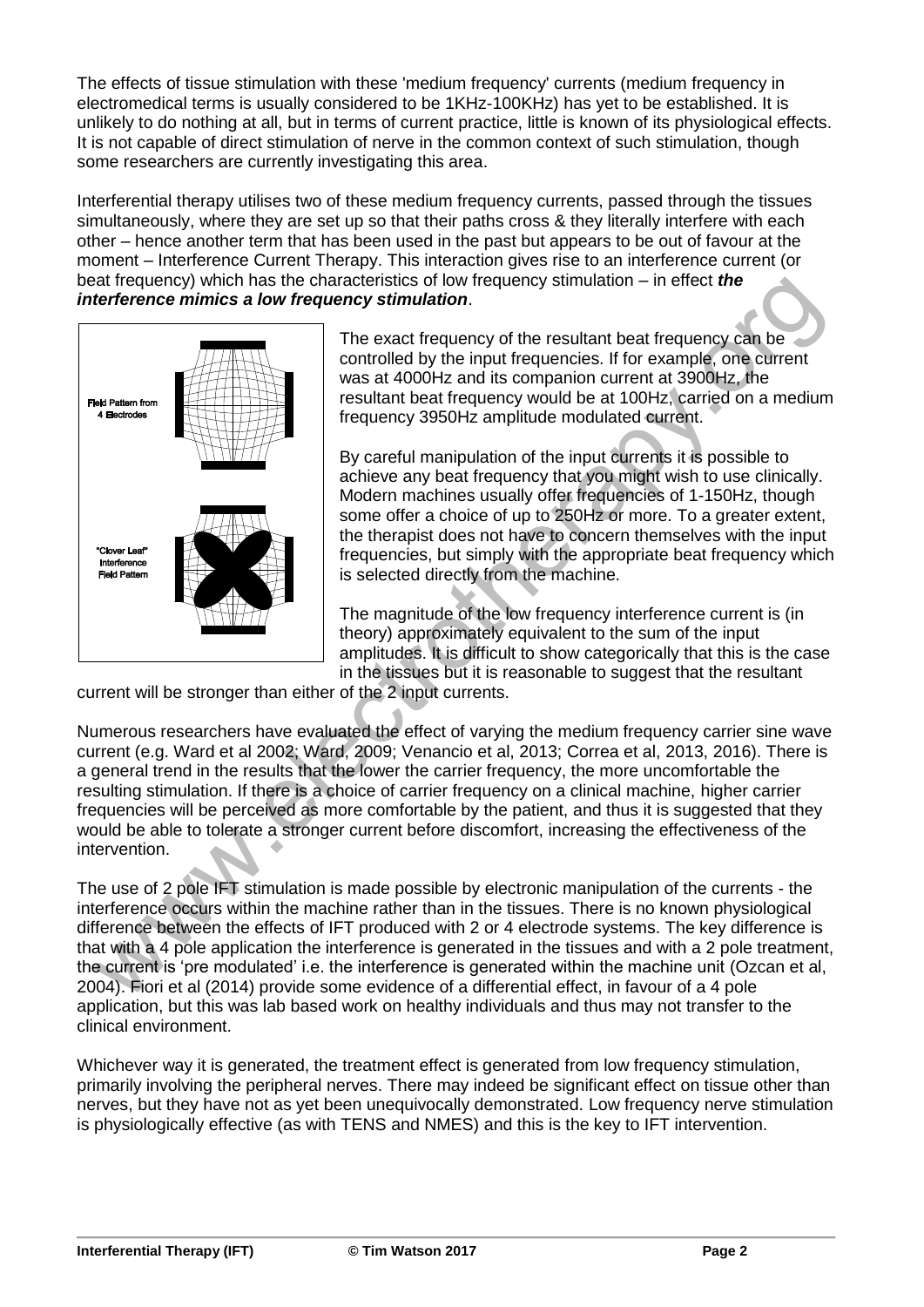## **FREQUENCY SWEEP**

Nerves will accommodate to a constant signal & a sweep (or gradually changing frequency) is often used to overcome this problem. The principle of using the sweep is that the machine is set to automatically vary the effective stimulation frequency using either pre-set or user set sweep ranges. The sweep range employed should be appropriate to the desired physiological effects (see below). It has been repeatedly demonstrated that 'wide' sweep ranges are ineffective whenever they have been tested or evaluated in the clinical environment

**Note**: Care needs to be taken when setting the sweep on a machine in that with some devices, the user sets the actual base and top frequencies (e.g. 10 and 25Hz) and with other machines the user sets the base frequency and then how much needs to be added for the sweep (e.g. 10 and 15Hz). Knowing which was round your machine works is critical to effective treatment.

The pattern of the sweep makes a significant difference to the stimulation received by the patient.



Most machines offer several sweep patterns, though there is very limited 'evidence' to justify some of these options. In the classic '*triangular*' sweep pattern, the machine gradually changes from the base to the top frequency, usually over a time period of 6 seconds – though some machines offer 1 or 3 second options. In the example illustrated, the machine is set to sweep from 90 to 130Hz

employing a triangular sweep pattern. All frequencies between the base and top frequencies are delivered in equal proportion.

Other patterns of sweep can be produced on many machines, for example a rectangular (or step) sweep. This produces a very different stimulation pattern in that the base and top frequencies are set, but the machine then 'switches' between these two specific frequencies rather than gradually changing from one to the other. The adjacent diagram



illustrates the effect of setting a 90 – 130Hz rectangular sweep.



There is a clear difference between these examples – even though the same 'numbers' are set. One will deliver a full range of stimulation frequencies between the set frequency levels and the other will switch from one frequency to the other. There are numerous other variations on this theme, and the 'trapeziodal' sweep is effectively a combination of

these two.

The only sweep pattern for which 'evidence' appears to exist is the triangular sweep. The others are perfectly safe to use, but whether they are clinically effective or not remains to be shown.

## **PHYSIOLOGICAL EFFECTS & CLINICAL APPLICATIONS :**

It has been suggested that IFT works in a 'special way' because it is 'interferential' as opposed to 'normal' stimulation. The evidence for this special effect is lacking and it is most likely that IFT is just another means by which peripheral nerves can be stimulated. It is rather a generic means of stimulation – the machine can be set up to act more like a TENS type device or can be set up to behave more like a muscle stimulator – by adjusting the stimulating (beat) frequency. It is often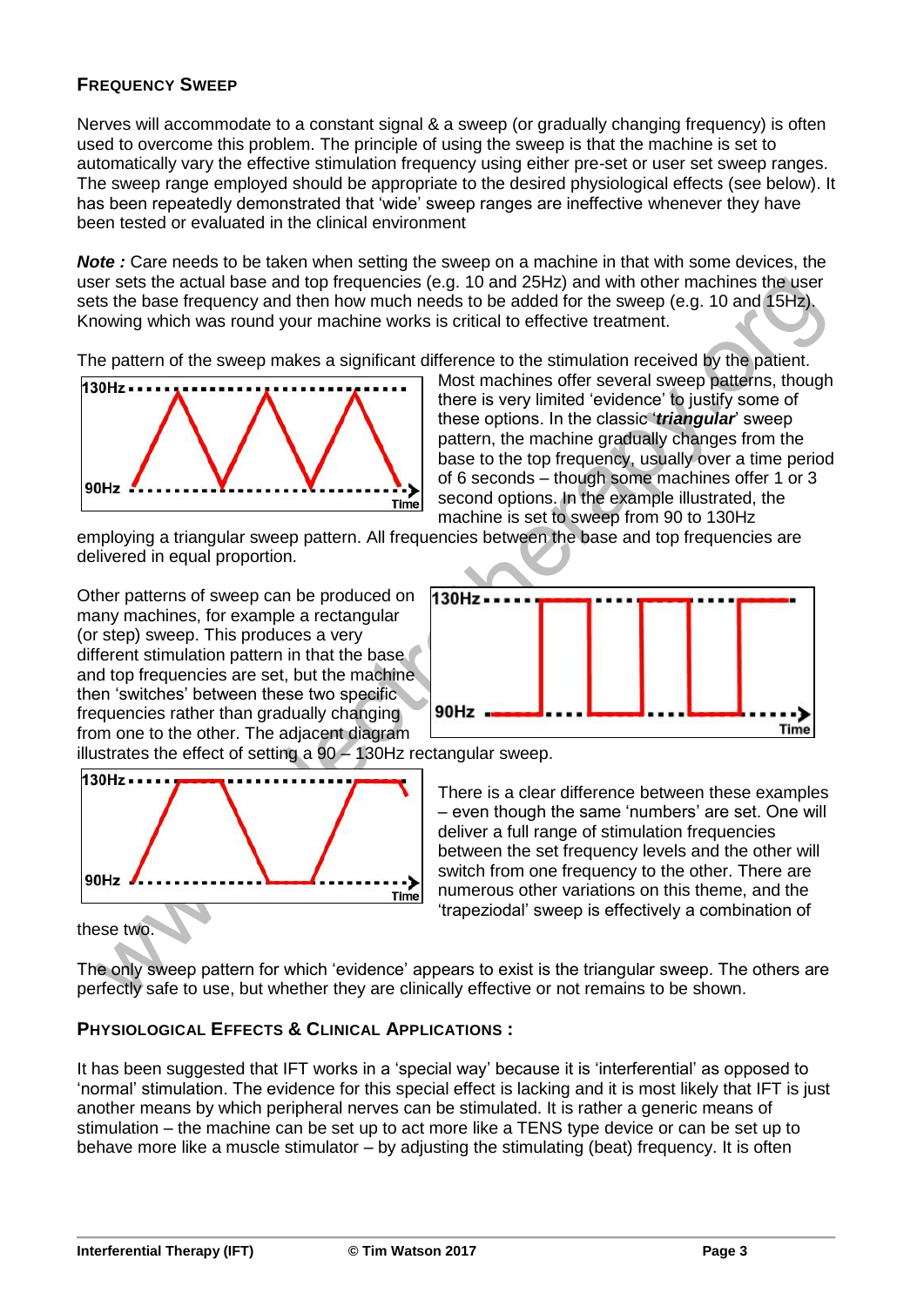regarded (by patients) to be more acceptable as it generates less discomfort than some other forms of electrical stimulation.

The clinical application of IFT therapy is based on peripheral nerve stimulation (frequency) data, though it is important to note that much of this information has been generated from research with other modalities, and its transfer to IFT is assumed rather than proven. There is a lack of IFT specific research compared with other modalities (e.g. TENS).

Selection of a wide frequency sweeps has been considered less efficient than a smaller selective range in that by treating with a frequency range of say 1-100Hz, the effective treatment frequencies can be covered, but only for a relatively small percentage of the total treatment time. Additionally, some parts of the range might be counterproductive for the primary aims of the treatment.

## **CLINICAL APPLICATION**

There are 4 main clinical applications for which IFT appears to be used:

Pain relief Muscle stimulation Increased local blood flow Reduction of oedema

In addition, claims are made for its role in stimulating healing and repair and for various specialised application – e.g. stress incontinence, though for the former examples (healing and repair) there is a dearth of quality research information available.

As IFT acts primarily on the excitable (nerve) tissues, the strongest effects are likely to be those which are a direct result of such stimulation (i.e. pain relief and muscle stimulation). The other effects are more likely to be secondary consequences of these.

## **PAIN RELIEF:**

Electrical stimulation for pain relief has widespread clinical use, thought the direct research evidence for the use of IFT in this role is limited. Logically one could use the higher frequencies (90-130Hz) to stimulate the pain gate mechanisms & thereby mask the pain symptoms. Alternatively, stimulation with lower frequencies (2-5Hz) can be used to activate the opioid mechanisms, again providing a degree of relief. These two different modes of action can be explained physiologically & will have different latent periods & varying duration of effect. It remains possible that relief of pain may be achieved by stimulation of the reticular formation at frequencies of 10-25Hz or by blocking C fibre transmission at >50Hz. Although both of these latter mechanisms have been proposed (theoretically) with IFT, neither have been categorically demonstrated.

A good number of recent studies (e.g. Johnson and Tabasam 2003; Hurley et al 2004; McManus et al 2006; Jorge et al 2006; Walker et al 2006; Fuentes et al, 2011; Atamaz et al 2012; Gundog et al 2012; Rocha 2012; Lara-Palomo et al 2013; Fuentes et al, 2014; Suriya-Amarit et al 2014; Eftekharsadat et al 2015; Samuel and Maiya, 2015; Albornoz-Cabello et al, 2017) provide substantive evidence for a pain relief effect of IFT. Numerous studies have evaluated the capacity of IFT to influence various pain thresholds in healthy subjects. The results are somewhat mixed, and whilst of interest, may not transfer to a clinical environment (e.g. Beatti et al 2012; Venancio et al, 2013; Bae and Lee, 2014; Claro et al, 2014;

#### **MUSCLE STIMULATION:**

Stimulation of the motor nerves can be achieved with a wide range of frequencies. Clearly, stimulation at low frequency (e.g. 1Hz) will result in a series of twitches, whist stimulation at 50Hz will result in a tetanic contraction. There is limited evidence at present for the 'strengthening' effect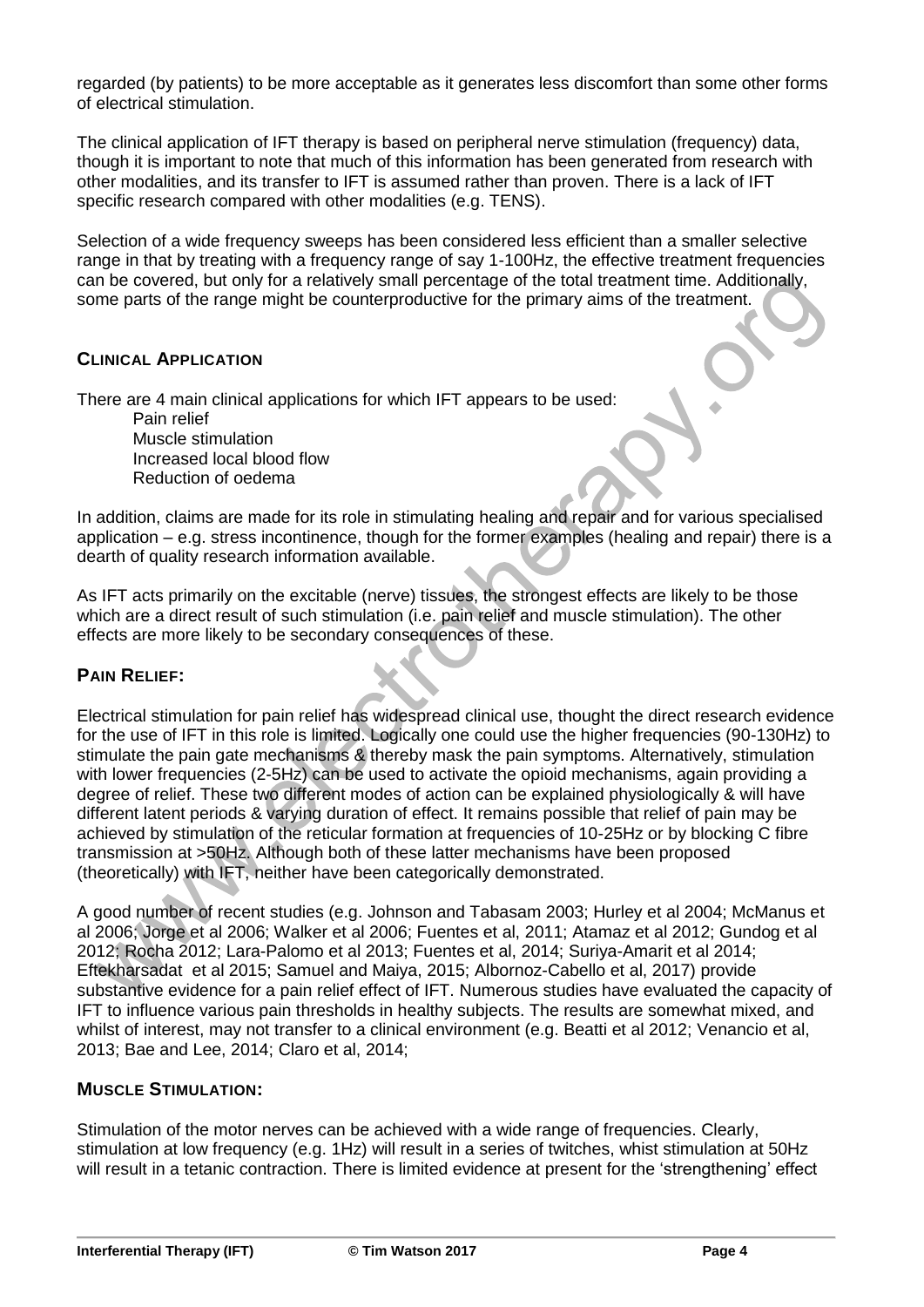of IFT (though this evidence exists for some other forms of electrical stimulation), though the paper by Bircan et al (2002) suggests that it might be a possibility. On the basis of the current evidence, the contraction brought about by IFT is no 'better' than would be achieved by active exercise, though there are clinical circumstances where assisted contraction is beneficial. For example to assist the patient to appreciate the muscle work required (similar to surged Faradism used previously – but much less uncomfortable). For patients who can not generate useful voluntary contraction, IFT may be beneficial as it would be for those who, for whatever reason, find active exercise difficult. There is no evidence that has demonstrated a significant benefit of IFT over active exercise. Bellew et al (2012) evaluated the stimulatory effects of IFT and various Burst Mode currents in terms of their capacity to generate significant quality muscle contraction, the results were supportive of IFT as a treatment option.

The choice of treatment parameters will depend on the desired effect. The most effective motor nerve stimulation range with IFT appears to lie between approximately 10 and 20, maybe 10 and 25Hz. Stimulation below 10Hz results in a series of coarse twitches which may be of clinical benefit, though it has yet to be unequivocally demonstrated with IFT. Stimulation at higher frequencies than that needed to bring about a partial tetany (usually around 20 or 25Hz) can generate a strong tetanic contraction, which might be considered beneficial to assist patient appreciation of the required muscle work, but again, in terms of IFT intervention, it has yet to be demonstrated that this contraction level is needed over and above a partial tetany.

Youn et al (2016) evaluated the effect of IFT on muscle fatigue, demonstrating some (potential) benefits over a control comparison.

Da Silva et al (2015) reviewed the literature which compared pulsed current and kilohertz frequency stimulation with regards their potential benefits in generating peak muscle torque. There were no significant differences in outcome identified.

Caution should be exercised when employing IFT as a means to generate clinical levels of muscle contraction in that the muscle will continue to work for the duration of the stimulation period (assuming sufficient current strength is applied). It is possible to continue to stimulate the muscle beyond its point of fatigue – the contractions are forced via the motor nerve – and short stimulation periods with adequate rest might be a preferable option. Some IFT devices are capable of generating a 'surged' stimulation mode which might be advantageous in that fatigue would be minimised – this surged intervention would be similar, but more comfortable than Faradism.

## **BLOOD FLOW**

There is very little, if any quality evidence demonstrating a direct effect if IFT on local blood flow changes. Most of the work that has been done involves laboratory experimentation on asymptomatic subjects, and most blood flow measurements are superficial i.e. skin blood flow. Whether IFT is actually capable of generating a change (increase) in blood flow at depth remains questionable. The elegant experimentation by Noble et al (2000) demonstrated vascular changes at 10–20Hz, though was unable to clearly identify the mechanism for this change. The stimulation was applied via suction electrodes, and the outcome could therefore be as a result of the suction rather than the stimulation, though this is largely negated by virtue of the fact that other stimulation frequencies were also delivered with the suction electrodes without the blood flow changes. The most likely mechanism is via muscle stimulation effects (IFT causing muscle contraction which brings about a local metabolic and thus vascular change). The possibility that the IFT is acting as an inhibitor or sympathetic activity remains a theoretical possibility rather than an established mechanism.

Based on current available evidence, the most likely option for IFT use as a means to increase local blood flow remains via the muscle stimulation mode, and thus the 10-20 or 10-25Hz frequency sweep options appears to be the most likely beneficial option.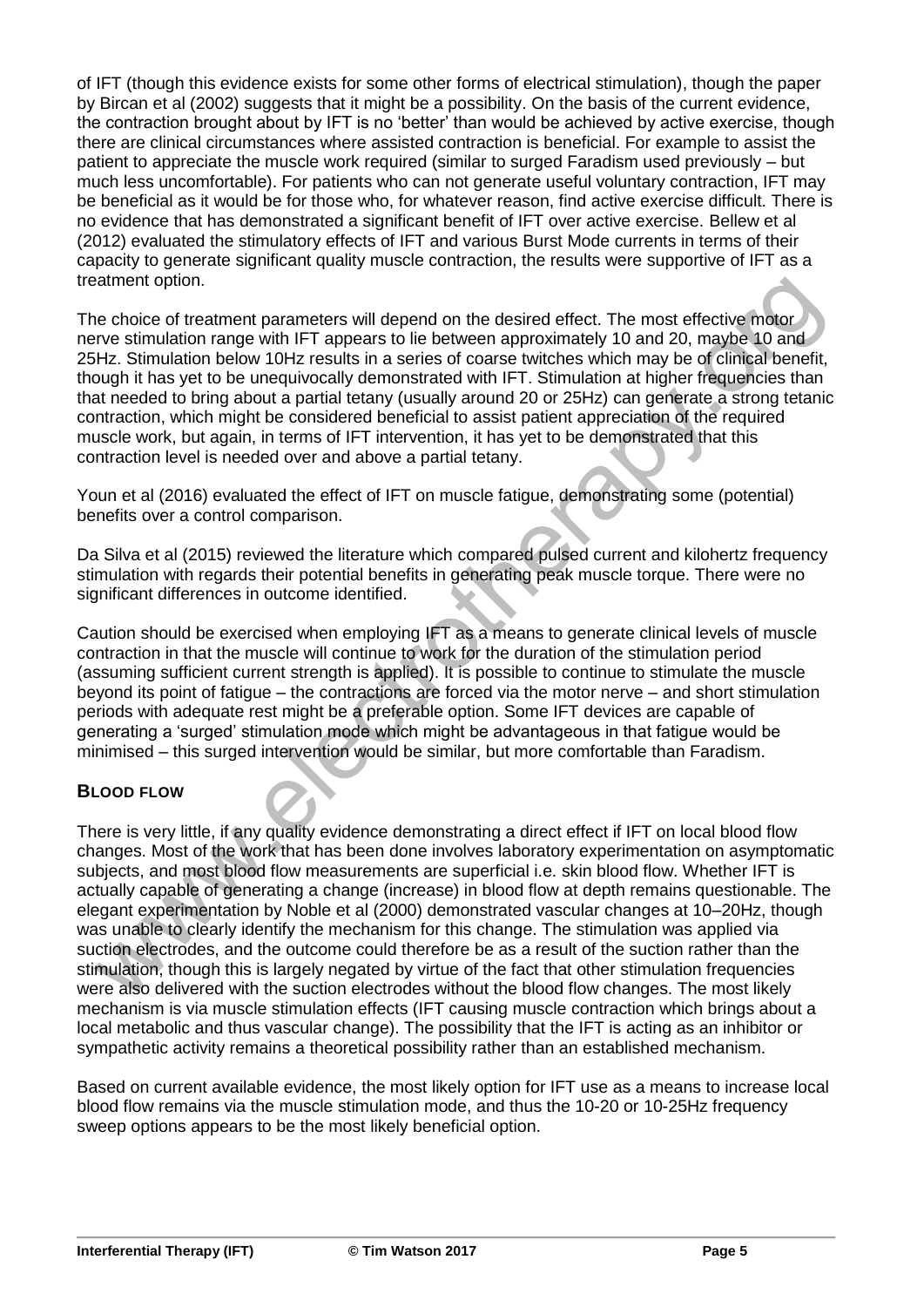#### **OEDEMA**

IFT has been claimed to be effective as a treatment to promote the reabsorption of oedema in the tissues. Again, the evidence is very limited in this respect and the physiological mechanism by which is could be achieved as a direct effect of the IFT remains to be established. The preferable clinical option in the light of the available evidence is to use the IFT to bring about local muscle contraction(s) which combined with the local vascular changes that will result (see above) could be effective in encouraging the reabsorption of tissue fluid. The use of suction electrodes may be beneficial, but also remains unproven in this respect.

A study by Jarit et al (2003) demonstrated a change in oedema following knee surgery in an IFT group, though the patients did the circumferential knee measures (rather than the therapist) and circumferential knee measurement is not an especially reliable method for identifying oedema as such. The Christie and Willoughby study (1990) failed to demonstrate a significant benefit on ankle oedema following fracture and surgery. The treatment parameters employed are unlikely to be effective given the information now available. If IFT has a capacity to influence oedema, the current evidence and physiological knowledge would suggest that a combination of pain relief (allowing more movement), muscle stimulation (above) and enhanced local blood flow (above) is the most likely combination to be most effective.

#### **OTHER CLINICAL APPLICATIONS**

In addition to the 4 key areas identified above, there are several other specialist application for which IFT has been employed. These include stimulation as part of the management of incontinence and pelvic floor training (e.g. Parkkinen et al, 2004; Yazdanpanah et al 2012), Fibromyalgia (e.g. Almedia et al, 2003; Raimundo et al, 2004; Moretti et al 2012), Trigger Point intervention (e.g. Hou, 2002; Jenson et al, 2002) and Psoriasis (Philipp et al 2000). A limited, but potentially interesting development is the employment of IFT in neurology as a means to influence spasticity, gait and function post stroke (Suriya-Amarit et al 2014). Enhancement of fracture healing has also been investigated with mixed results (e.g. Ganne, 1988; Fourie and Bowerbank, 1997)

Acedo et al (2015) compared TENS and IFT for patients with chronic (non specific) neck discomfort. They compared muscle (trapezius) relaxation and reported pain. Whilst both interventions provided pain relief, that associated with the IFT reached a clinically important level whilst the TENS did not (as employed in this study). The IFT additionally provided a significant change in muscle relaxation which was beneficial.

Hasegawa et al (2016) evaluated the benefits of IFT for patients with dry mouth syndrome, demonstrating some benefits with minimal discomfort or pain compared with other options. Elnaggar and Elshafey used IFT with hydrotherapy compared with a standard treatment protocol for patients with juvenile idiopathic arthritis, showing that the IFT contributed to a useful treatment effect.

Wound healing with electrical stimulation is a widely explored intervention. Shahrokhi et al (2014) have extended the normal range of stim modalities to include IFT with interesting preliminary results.

Samhan (2014) reports the effect of IFT on hand function in patients with psoriatic arthritis using an underwater technique (which is valid, but unusual) – demonstrating useful results.

There have been several studies in which the use (home based) of IFT as a means of helping bowel function in children with chronic constipation have been reported (e.g. Chase et al, 2005, Ismail et al, 2009; Leong et al, 2011; Yik et al 2012 a,b; Queratto et al 2013; Southwell, 2013; Kajbafzadeh, et al 2015; Ladi et al 2017). This research is currently being extended in the UK as a multi centered study.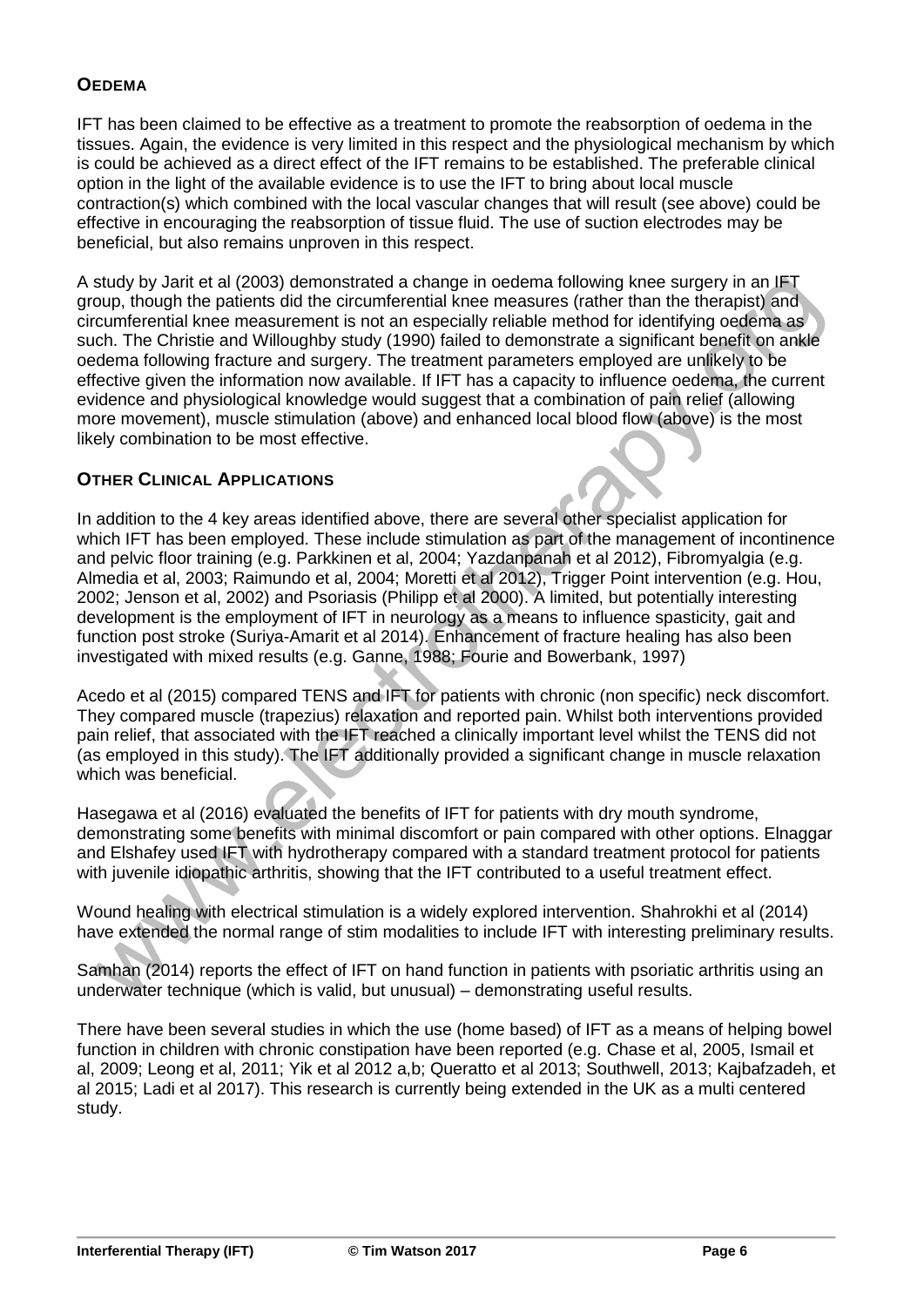#### **INTERFERENTIAL COMPARED WITH TENS**

There have been numerous studies in recent years which have compared the efficacy of iFT and TENS, primarily with regard to pain relief. A significant proportion of these studies have been lab based, though some are more clinically oriented. Overall, these studies indicate that TENS generally provides higher (stronger) levels of pain relief (or some associated outcome), though IFT is generally identified as being more comfortable from the perspective of the recipient. If a patient dislikes the sensation associated with TENS, IFT would constitute a useful fallback stimulation modality on the basis of reported comfort.

#### **TREATMENT PARAMETERS:**

Stimulation can be applied using pad electrodes and sponge covers (which when wet provide a reasonable conductive path), though electroconductive gel is an effective alternative. The sponges should be thoroughly wet to ensure even current distribution. Self adhesive pad electrodes are also available (similar to the newer TENS electrodes) and make the IFT application easier in the view of many practitioners. The suction electrode application method has been in use for several years, and whilst it is useful, especially for larger body areas like the shoulder girdle, trunk, hip, knee, it does not appear to provide any therapeutic advantage over pad electrodes (in other words, the suction component of the treatment does not appear to have a measurable therapeutic effect). Care should be taken with regards maintenance of electrodes, electrode covers and associated infection risks (Lambert et al 2000; Koh et al, 2010).



Whichever electrode system is employed, electrode positioning should ensure adequate coverage of the area for stimulation. Using larger electrodes will minimise patient discomfort whilst small, closely spaced electrodes increase the risk of superficial tissue irritation and possible damage / skin burn.

The bipolar (2 pole) application method is perfectly acceptable, and there is no physiological difference in treatment outcome despite several anecdotal stories to the contrary. Recent research evidence supports the benefit of 2 pole application (e.g. Ozcan et al 2004).

Treatment times vary widely according to the usual clinical parameters of acute/chronic conditions & the type of physiological effect desired. In acute conditions, shorter treatment times of 5-10 minutes may be sufficient to achieve the effect. In other circumstances, it may be necessary to stimulate the tissues for 20-30 minutes. It is suggested that short treatment times are initially adopted especially with the acute case in case of symptom exacerbation. These can be progressed if the aim has not been achieved and no untoward side effects have been produced. There is no research evidence to support the continuous progression of a treatment dose in order to increase or maintain its effect.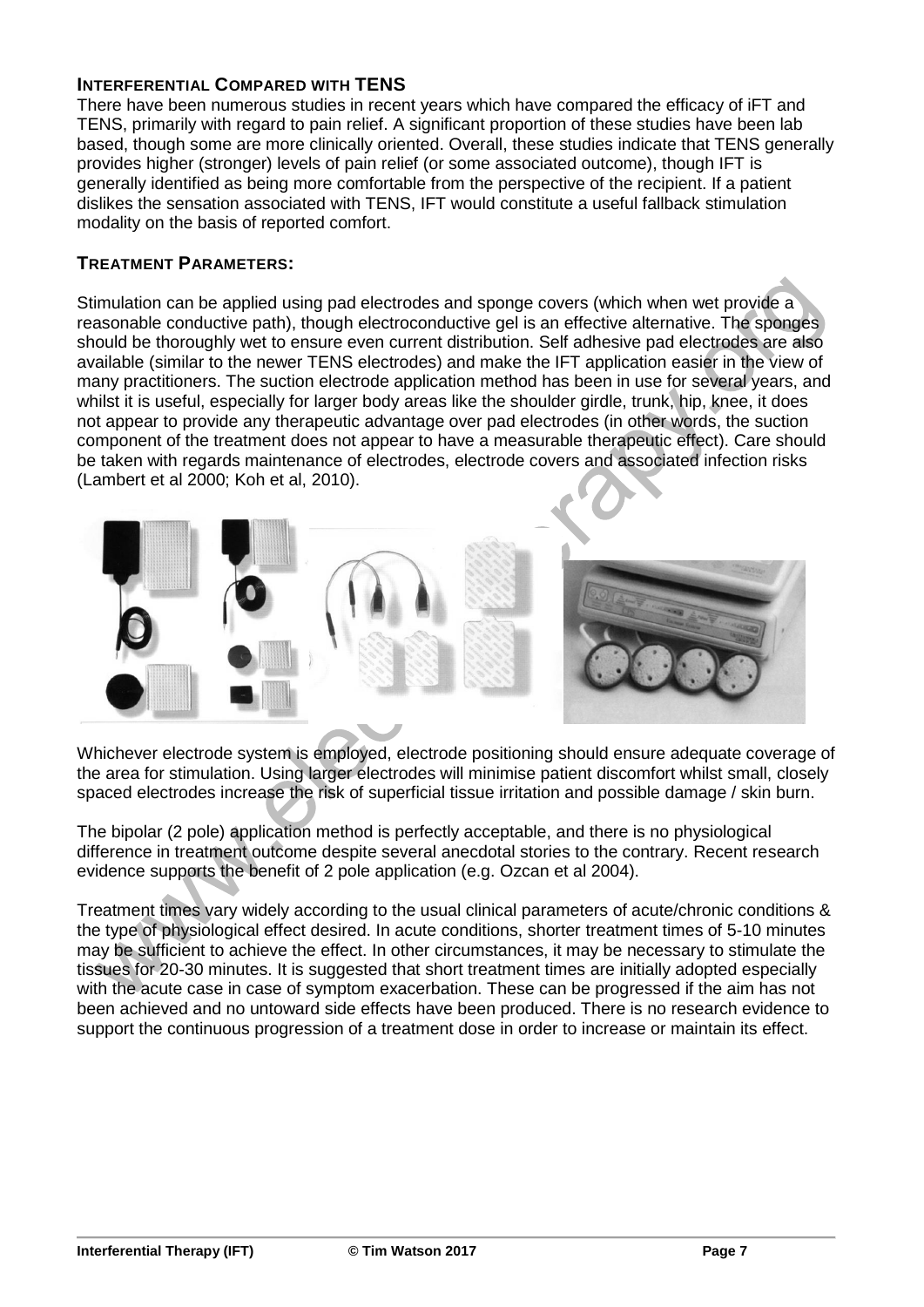#### **REFERENCES**

Acedo A et al. (2015). "Upper trapezius relaxation induced by TENS and interferential current in computer users with chronic nonspecific neck discomfort: An electromyographic analysis." J Back Musculoskelet Rehabil 28(1): 19-24.

Adedoyin R et al. (2002). "Effect of interferential current stimulation in management of osteo-arthritic knee pain." Physiotherapy **88**(8): 493-9.

Albornoz-Cabello, M., et al. (2017). "Effect of interferential current therapy on pain perception and disability level in subjects with chronic low back pain: a randomized controlled trial." Clin Rehabil 31(2): 242- 249.

Almeida, T et al. (2003). "The effect of combined therapy (ultrasound and interferential current) on pain and sleep in fibromyalgia." Pain 104(3): 665-72.

Alves-Guerreiro, J.et al. (2001). "The effect of three electrotherapeutic modalities upon peripheral nerve conduction and mechanical pain threshold." Clinical Physiology **21**(6): 704-711.

Atamaz, F et al. (2012). "Comparison of the efficacy of transcutaneous electrical nerve stimulation, interferential currents, and shortwave diathermy in knee osteoarthritis: a double-blind, randomized, controlled, multicenter study." Arch Phys Med Rehabil 93(5): 748-756.

Bae, Y. and Lee, S (2014). "Analgesic effects of transcutaneous electrical nerve stimulation and interferential current on experimental ischemic pain models: frequencies of 50 Hz and 100 Hz." J Phys Ther Sci 26(12): 1945-1948.

Beatti, A. et al (2010). "The analgesic effect of interferential therapy on clinical and experimentally induced pain." Physical Therapy Reviews 15: 243-252.

Beatti, A. et al. (2012). "A double-blind placebocontrolled investigation into the effects of interferential therapy on experimentally induced pain using a cross-over design." International Musculoskeletal Medicine 34(3): 115-122

Bellew, J. et al. (2012). "Interferential and burstmodulated biphasic pulsed currents yield greater muscular force than Russian current." Physiotherapy Theory and Practice 28(5): 384-390.

Bircan, C. et al. (2002). "Efficacy of two forms of electrical stimulation in increasing quadriceps strength: a randomized controlled trial." Clin Rehabil **16**(2): 194- 9.

Chase, J. et al. (2005). "Pilot study using transcutaneous electrical stimulation (interferential current) to treat chronic treatment-resistant constipation and soiling in children." J Gastroenterol Hepatol 20(7): 1054-61.

Christie, A. and Willoughby, G. (1990). "The effect of interferential therapy on swelling following open reduction and internal fixation of ankle fractures." Physiotherapy Theory and Practice 6: 3-7.

Claro, A. et al. (2014). "Pressure and cold pain threshold in healthy subjects undergoing interferential current at different amplitude modulated frequencies." Revista Dor 15: 178-181.

Correa, J. et al. (2016). "Effects of the carrier frequency of interferential current on pain modulation and central hypersensitivity in people with chronic nonspecific low back pain: A randomized placebocontrolled trial." Eur J Pain 20(10): 1653-1666.

Correa, J. et al. (2013). "Effects of the carrier frequency of interferential current on pain modulation in patients with chronic nonspecific low back pain: a protocol of a randomised controlled trial." BMC Musculoskelet Disord 14(1): 195.

Eftekharsadat, B., et al. (2015). "Efficacy of action potential simulation and interferential therapy in the rehabilitation of patients with knee osteoarthritis." Ther Adv Musculoskelet Dis 7(3): 67-75.

Elnaggar,R, and Elshafey, M. (2016). "Effects of Combined Resistive Underwater Exercises and Interferential Current Therapy in Patients with Juvenile Idiopathic Arthritis: A Randomized Controlled Trial." Am J Phys Med Rehabil 95(2): 96-102.

Fiori, A. et al. (2014). "Comparison between bipolar and tetrapolar of the interferential current in nociceptive threshold, accommodation and pleasantness in healthy individuals." European Journal of Physiotherapy 16(4): 201-205.

Fourie, J. and Bowerbank, P. (1997). "Stimulation of bone healing in new fractures of the tibial shaft using interferential currents." Physiother Res Int 2(4): 255- 268.

Fuentes, J. et al (2010). "Effectiveness of Interferential Current Therapy in the Management of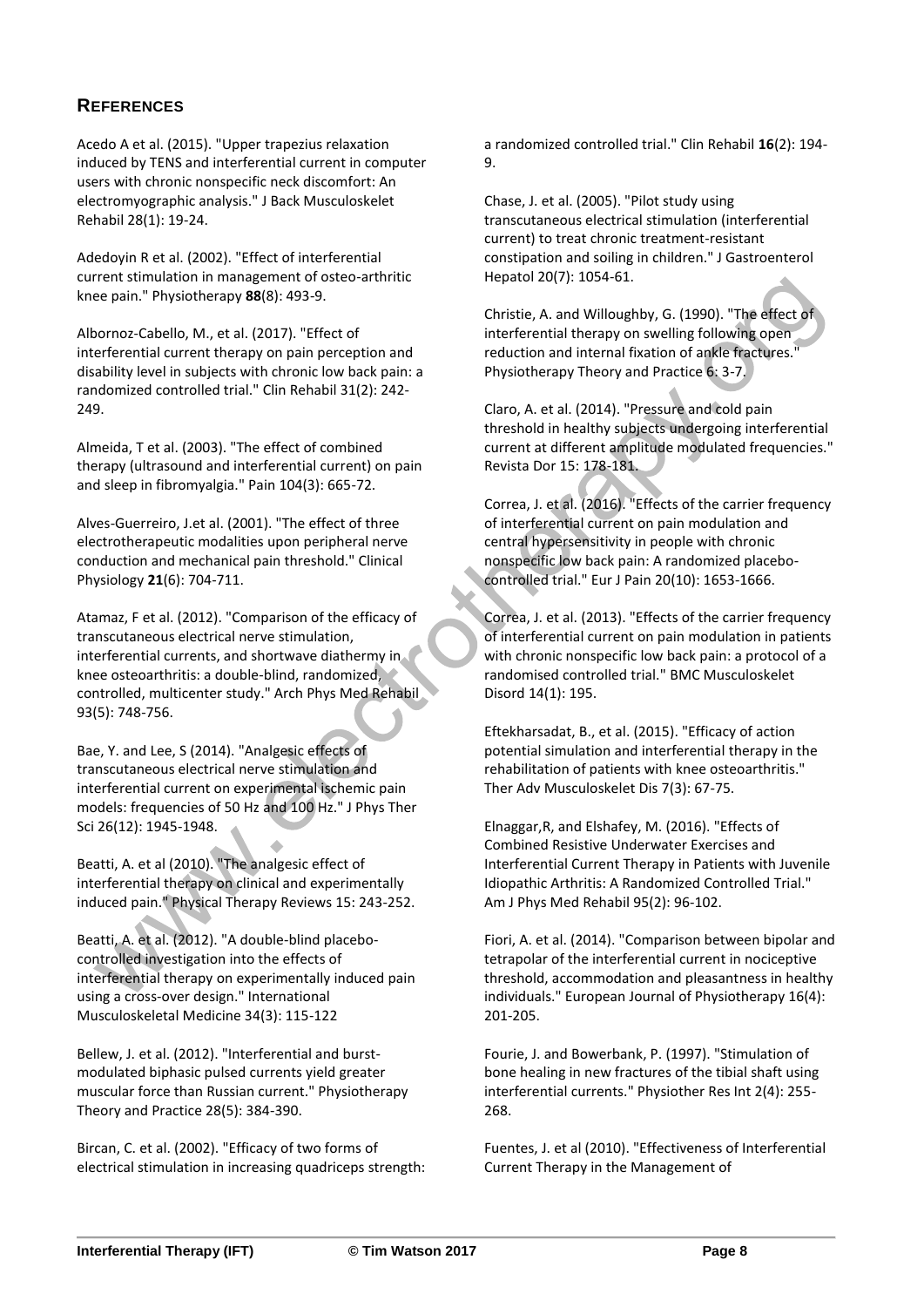Musculoskeletal Pain: A Systematic Review and Meta-Analysis." Phys Ther 90(9): 1219-1238.

Fuentes, C. et al (2010). "Does amplitude-modulated frequency have a role in the hypoalgesic response of interferential current on pressure pain sensitivity in healthy subjects? A randomised crossover study " Physiotherapy 96(1): 22-29.

Fuentes, J. et al. (2010). "Effectiveness of Interferential Current Therapy in the Management of Musculoskeletal Pain: A Systematic Review and Meta-Analysis." Phys Ther 90(9): 1219-1238.

Fuentes, C. et al. (2011). "A preliminary investigation into the effects of active interferential current therapy and placebo on pressure pain sensitivity: a random crossover placebo controlled study." Physiotherapy 97(4): 291-301.

Fuentes, J., et al. (2014). "Enhanced therapeutic alliance modulates pain intensity and muscle pain sensitivity in patients with chronic low back pain: an experimental controlled study." Phys Ther 94(4): 477- 489.

Ganne, J. (1988). "Stimulation of bone healing with interferential therapy." Australian Journal of Physiotherapy 34(1): 9-20.

Goats, G. (1990). "Interferential current therapy." Br J Sports Med 24(2): 87-92.

Gundog, M. et al. (2012). "Interferential current therapy in patients with knee osteoarthritis: comparison of the effectiveness of different amplitudemodulated frequencies." Am J Phys Med Rehabil 91(2): 107-113.

Hasegawa, Y. et al. (2016). "Enhanced salivary secretion by interferential current stimulation in patients with dry mouth: a pilot study." Oral Surg Oral Med Oral Pathol Oral Radiol 121(5): 481-489.

Hou, C.et al. (2002). "Immediate effects of various physical therapeutic modalities on cervical myofascial pain and trigger-point sensitivity." Arch Phys Med Rehabil **83**(10): 1406-14.

Hurley, D. et al. (2001). "Interferential therapy electrode placement technique in acute low back pain: a preliminary investigation." Arch Phys Med Rehabil **82**(4): 485-93.

Hurley, D. et al. (2004). "A randomized clinical trial of manipulative therapy and interferential therapy for acute low back pain." Spine 29(20): 2207-16.

Ismail, K. et al. (2009). "Daily transabdominal electrical stimulation at home increased defecation in children with slow-transit constipation: a pilot study." J Pediatr Surg 44(12): 2388-2392.

Jarit, G. et al. (2003). "The effects of home interferential therapy on post-operative pain, edema, and range of motion of the knee." Clin J Sport Med 13(1): 16-20.

Jenson, M. (2002). "Reviewing approaches to trigger point decompression." Physician Assistant 26(12): 37- 41.

Johnson, M. and Tabasam, G. (2003). "An investigation into the analgesic effects of different frequencies of the amplitude-modulated wave of interferential current therapy on cold-induced pain in normal subjects." Arch Phys Med Rehabil **84**(9): 1387-94.

Johnson, M. and Tabasam, G. (2003). "A single-blind investigation into the hypoalgesic effects of different swing patterns of interferential currents on coldinduced pain in healthy volunteers." Arch Phys Med Rehabil **84**(3): 350-7.

Jorge, S. et al. (2006). "Interferential therapy produces antinociception during application in various models of inflammatory pain." Phys Ther 86(6): 800-8.

Kajbafzadeh, A. et al. (2010). "Efficacy of transcutaneous functional electrical stimulation on urinary incontinence in myelomeningocele: results of a pilot study." Int Braz J Urol 36(5): 614-620.

Keramat, K.and Gaughran, A. (2012). "An unusual effect of interferential therapy." BMJ Case Rep 30 Nov 2012.

Koh, S. et al. (2010). "An outbreak of skin and soft tissue infection caused by Mycobacterium abscessus following acupuncture." Clin Microbiol Infect 16(7): 895-901.

Lambert, I. et al. (2000). "Interferential therapy machines as possible vehicles for cross infection." Journal of Hospital Infection 44: 59-64.

Ladeira, C. et al. (2015). "Physical therapists' treatment choices for non-specific low back pain in Florida: an electronic survey." J Man Manip Ther 23(2): 109-118.

Ladi-Seyedian, S. et al. (2017). "A comparative study of transcutaneous interferential electrical stimulation plus behavioral therapy and behavioral therapy alone on constipation in postoperative Hirschsprung disease children." J Pediatr Surg 52(1): 177-183.

Lara-Palomo, I. et al. (2013). "Short-term effects of interferential current electro-massage in adults with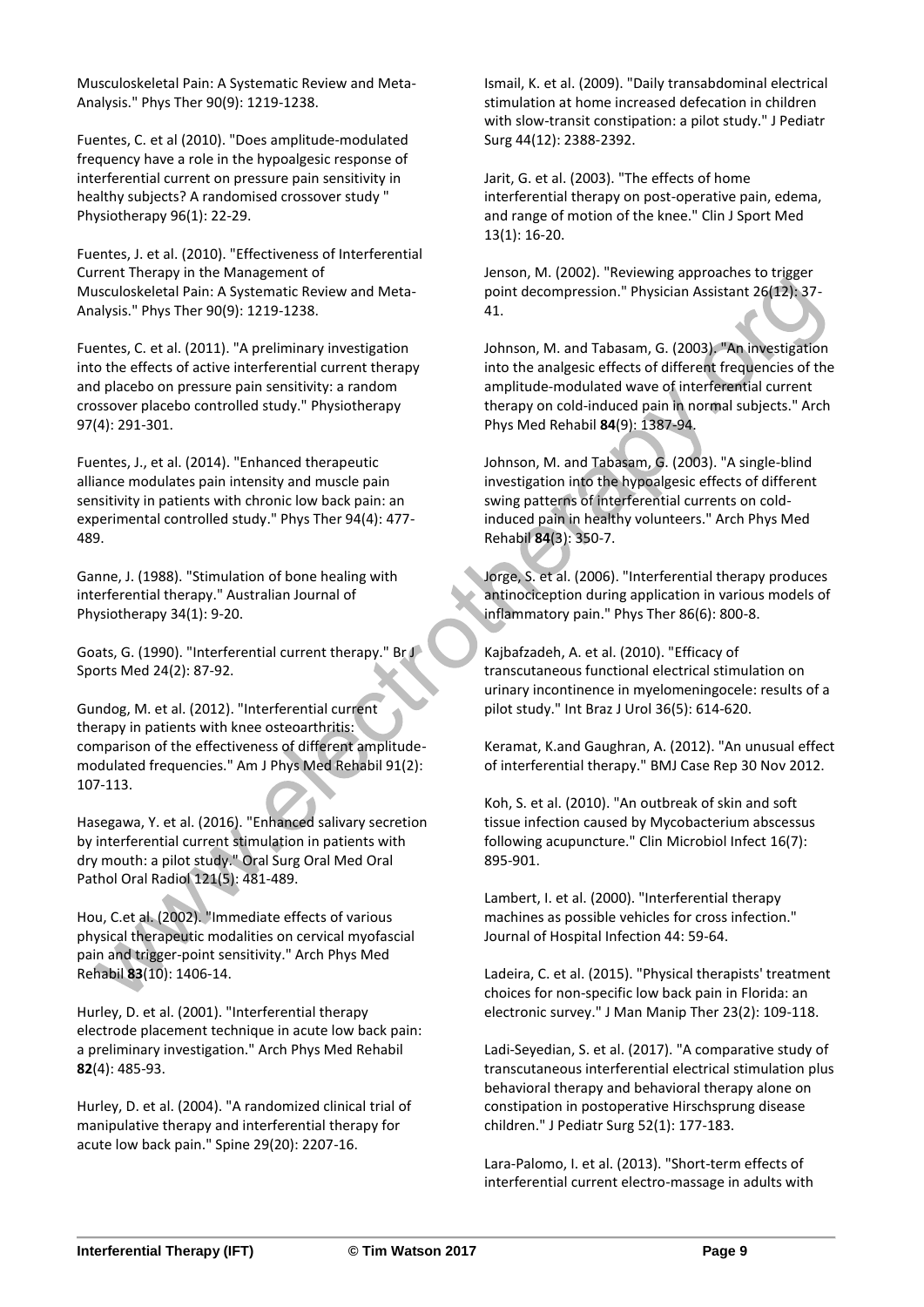chronic non-specific low back pain: a randomized controlled trial." Clinical Rehabilitation 27(5): 439-449.

Leong, L. et al. (2011). "Long-term effects of transabdominal electrical stimulation in treating children with slow-transit constipation." J Pediatr Surg 46(12): 2309-2312.

McManus, F. et al. (2006). "The analgesic effects of interferential therapy on two experimental pain models: cold and mechanically induced pain." Physiotherapy 92(2): 95-102.

Montes-Molina, R. et al. (2009). "Efficacy of interferential low-level laser therapy using two independent sources in the treatment of knee pain." Photomed Laser Surg 27(3): 467-71.

Moretti, F. et al. (2012). "Combined therapy (ultrasound and interferential current) in patients with fibromyalgia: once or twice in a week?" Physiother Res Int 17(3): 142-149.

Noble, J. et al. (2000). "The effect of interferential therapy upon cutaneous blood flow in humans." Clin Physiol **20**(1): 2-7.

Ozcan, J. et al. (2004). "A comparison of true and premodulated interferential currents." Arch Phys Med Rehabil 85(3): 409-15.

Palmer, S. et al. (2004). "Effects of electric stimulation on C and A delta fiber-mediated thermal perception thresholds." Arch Phys Med Rehabil **85**: 119-128.

Parkkinen, A. et al. (2004). "Physiotherapy for female stress urinary incontinence: individual therapy at the outpatient clinic versus home-based pelvic floor training: a 5-year follow-up study." Neurourol Urodyn 23(7): 643-8.

Petrofsky, J. et al. (2009). "The transfer of current through skin and muscle during electrical stimulation with sine, square, Russian and interferential waveforms." J Med Eng Technol 33(2): 170-81.

Phadke, V. et al. (2015). "The use of evidence-based practices for the management of shoulder impingement syndrome among Indian physical therapists: a cross-sectional survey." Braz J Phys Ther 19(6): 473-481.

Philipp, A., et al. (2000). "Interferential current is effective in palmar psoriaris: an open prospective trial." Eur J Dermatol **10**(3): 195-8.

Pope, G. et al. (1995). "A survey of electrotherapeutic modalities: ownership and use in the NHS in England." Physiotherapy 81(2): 82-91.

Queralto, M. et al. (2013). "Interferential therapy: a new treatment for slow transit constipation. A pilot study in adults." Colorectal Dis 15(1): e35-39.

Raimundo, A. et al. (2004). "Comparative study of the analgesic effect between frequencies of interferential current in the fibromyalgia [Portuguese]." Fisioterapia em Movimento 17(4): 65-72.

Rocha, C. et al. (2012). "Interferential therapy effect on mechanical pain threshold and isometric torque after delayed onset muscle soreness induction in human hamstrings." J Sports Sci 30(8): 733-742.

Roche, P. et al. (2002). "Modification of induced ischaemic pain by placebo electrotherapy." Physiotherapy Theory and Practice **18**: 131-139.

Samhan, A. (2014). "Efficacy of underwater interferential current on hand function in psoriatic arthritis patients." Int J Physiother Res 2(2): 466-473.

Samuel, S. and Maiya, G. (2015). "Application of low frequency and medium frequency currents in the management of acute and chronic pain-a narrative review." Indian J Palliat Care 21(1): 116-120.

Satter, E. (2008). "Third-degree burns incurred as a result of interferential current therapy." Am J Dermatopathol 30(3): 281-283.

Shah, S. and Farrow, A. (2012). "Trends in the availability and usage of electrophysical agents in physiotherapy practices from 1990 to 2010: a review." Physical Therapy Reviews 17(4): 207-226.

Shahrokhi, A., et al. (2014). "Impact of interferential current on recovery of pressure ulcers grade 1 and 2." Iran J Nurs Midwifery Res 19(7 Suppl 1): S91-96.

Shanahan, C. et al. (2006). "Comparison of the analgesic efficacy of interferential therapy and transcutaneous electrical nerve stimulation." Physiotherapy. 92(4): 247-53.

Sontag, W. (2000). "Modulation of cytokine production by interferential current in differentiated HL-60 cells." Bioelectromagnetics **21**(3): 238-44.

Southwell, B. (2013). "Medical devices to deliver transcutaneous electrical stimulation using interferential current to treat constipation." Expert Rev Med Devices 10(6): 701-704.

Stephenson, R. and Walker, E. (2003). "The analgesic effects of interferential (IF) current on cold-pressor pain in healthy subjects: a single blind trial of three IF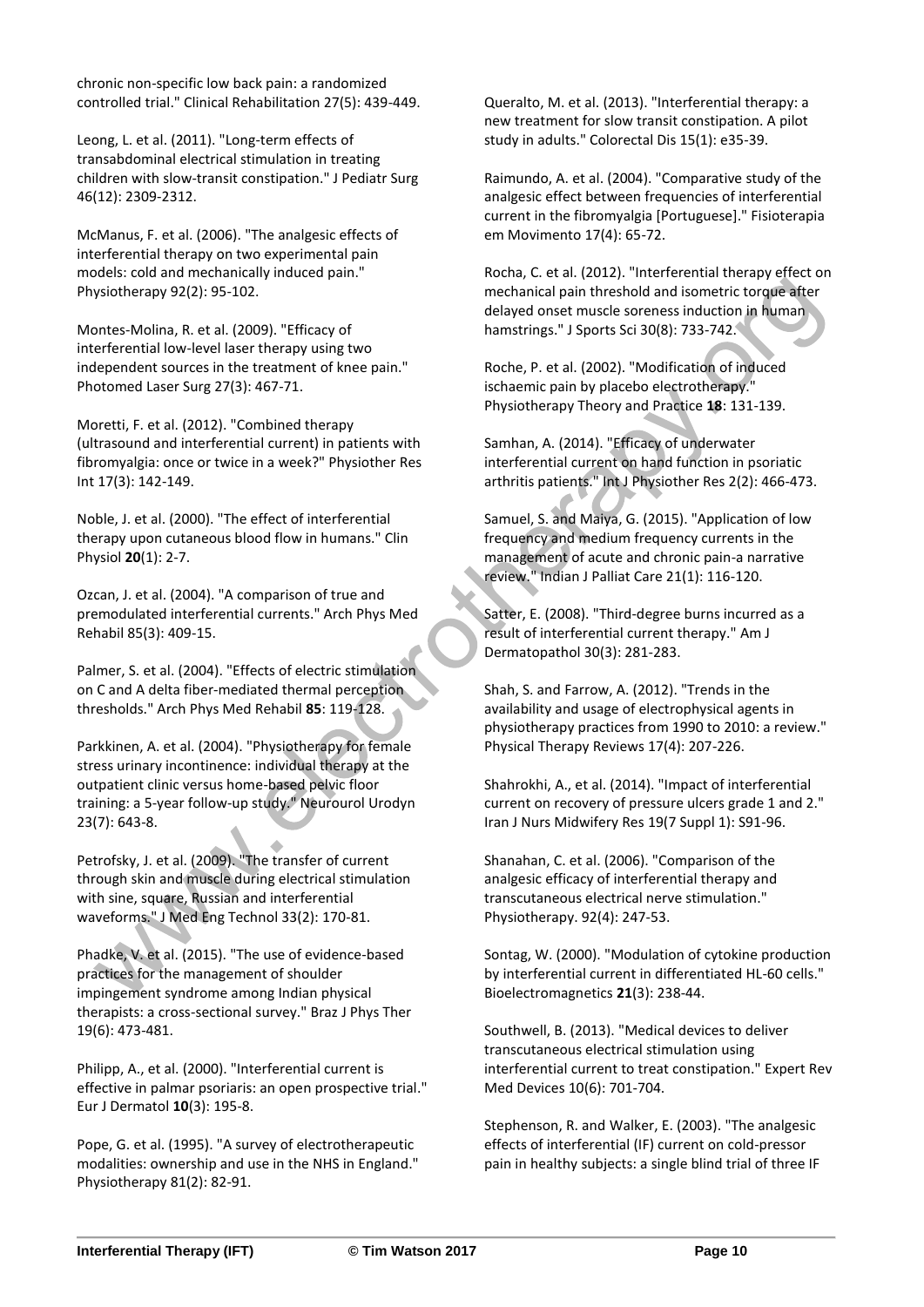currents against sham IF and control." Physiotherapy Theory and Practice **19**: 99-107.

Suriya-Amarit, D. et al. (2014). "Effect of interferential current stimulation in management of hemiplegic shoulder pain." Arch Phys Med Rehabil 95(8): 1441- 1446.

Tabasam, G. and Johnson, M. (2006). "The use of interferential therapy for pain management by physiotherapists... including commentary by Poitras S." International Journal of Therapy and Rehabilitation 13(8): 357-64.

Venancio, R. et al. (2013). "Effects of carrier frequency of interferential current on pressure pain threshold and sensory comfort in humans." Arch Phys Med Rehabil 94(1): 95-102.

Walker, U. et al. (2006). "Analgesic and disease modifying effects of interferential current in psoriatic arthritis." Rheumatol Int: 1-4.

Ward, A. (2009). "Electrical stimulation using kilohertzfrequency alternating current." Phys Ther 89(2): 181- 190.

Ward, A. and Oliver, W. (2007). "Comparison of the hypoalgesic efficacy of low-frequency and burstmodulated kilohertz frequency currents." Phys Ther 87(8): 1056-63.

**PARTICA** 

Ward, A. et al. (2002). "Optimal frequencies for electric stimulation using medium-frequency alternating current." Arch Phys Med Rehabil **83**(7): 1024-7.

Watson, T. (2000). "The role of electrotherapy in contemporary physiotherapy practice." Man Ther **5**(3): 132-41.

Yazdanpanah, P. et al. (2012). "Assessment of Interferential Currents Therapy Efficacy in Management of Primary Nocturnal Enuresis in 5-15 Years Old Children: A Randomized Clinical Trial." J Nov Physiother 2: 109.

Yik, Y. et al. (2012a). "Home transcutaneous electrical stimulation to treat children with slow-transit constipation." J Pediatr Surg 47(6): 1285-1290.

Yik, Y. et al. (2012b). "The impact of transcutaneous electrical stimulation therapy on appendicostomy operation rates for children with chronic constipation-a single-institution experience." J Pediatr Surg 47(7): 1421-1426.

Youn, J. et al. (2016). "Determination of effective treatment duration of interferential current therapy using electromyography." J Phys Ther Sci 28(8): 2400- 2403.